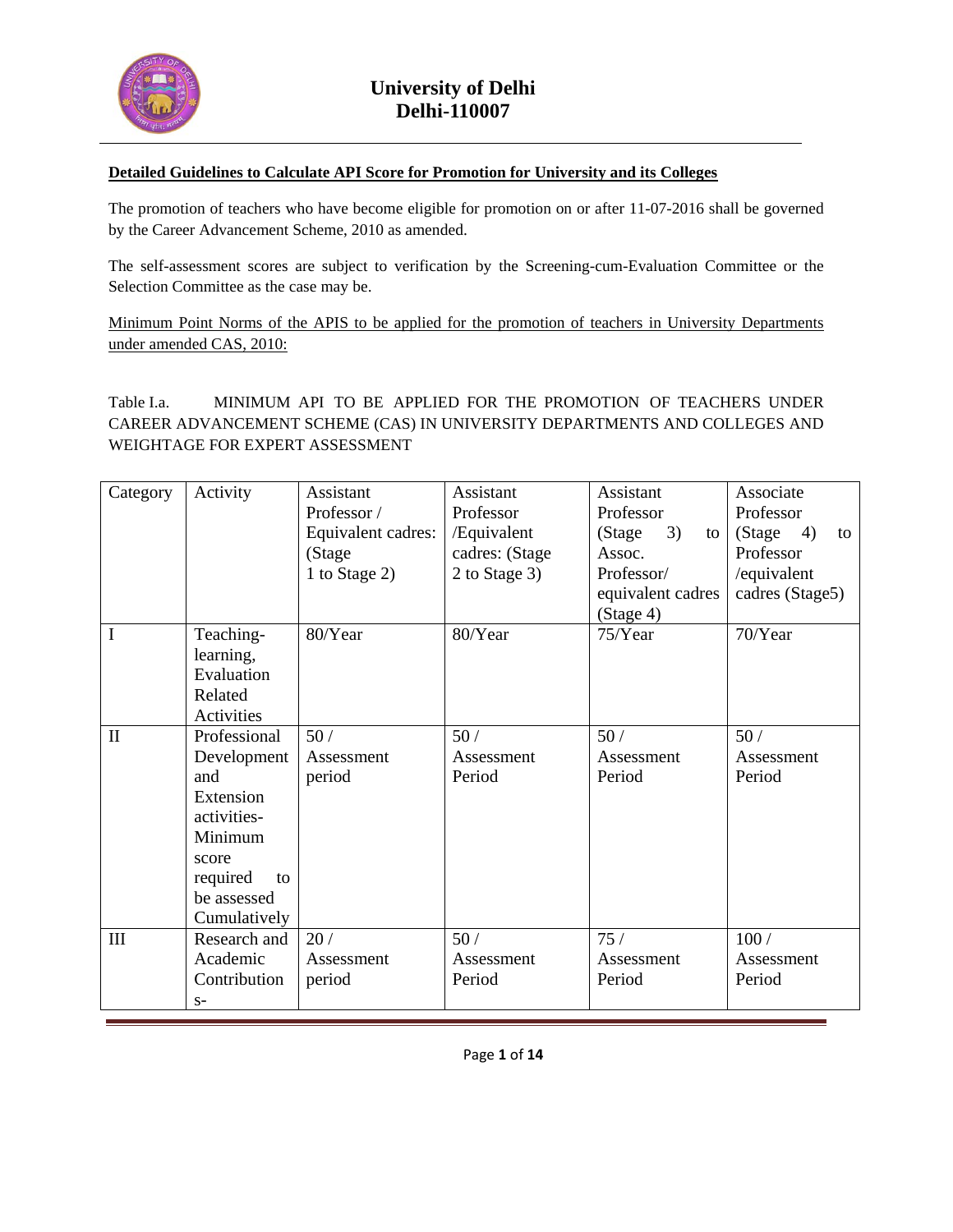

| $II+III$ | Minimum<br>core required<br>be<br>to<br>assessed<br>Cumulatively<br>Minimum                                                                                                     | 90/Assessment                                                         | 120/                                                                        | 150/                                                                                                                                                     | 180/                                                                                                                                                        |
|----------|---------------------------------------------------------------------------------------------------------------------------------------------------------------------------------|-----------------------------------------------------------------------|-----------------------------------------------------------------------------|----------------------------------------------------------------------------------------------------------------------------------------------------------|-------------------------------------------------------------------------------------------------------------------------------------------------------------|
|          | API<br>total<br>score under<br>Categories II<br>and III*                                                                                                                        | period                                                                | Assessment<br>Period                                                        | Assessment<br>Period                                                                                                                                     | Assessment<br>Period                                                                                                                                        |
| IV       | Expert<br>Assessment<br>System                                                                                                                                                  | Screening<br>cum<br>evaluation<br>committee                           | Screening<br>cum<br>evaluation<br>committee                                 | Selection<br>Committee                                                                                                                                   | Selection<br>Committee                                                                                                                                      |
| V        | Percentage<br>Distribution<br>of<br>Weightage<br>Points in the<br>Expert<br>Assessment<br>(Total)<br>weightage $=$<br>100.<br>Minimum<br>required<br>for<br>promotion is<br>50) | No separate<br>points. Screening<br>committee to<br>verify API scores | No separate<br>points.<br>Screening<br>committee<br>to<br>verify API scores | 30% - Research<br>Contribution<br>50%<br>Assessment<br>of<br>domain<br>knowledge<br><b>&amp;teaching</b><br>practices.<br>20% - Interview<br>Performance | 50% -Research<br>Contribution<br>30%<br>Assessment<br>οf<br>domain<br>knowledge<br><b>&amp;teaching</b><br>practices.<br>20 % -<br>Interview<br>Performance |

Note:

\* Teachers may score the balance of points from either Category II or Category III to achieve the minimum score required under Category II + III.

Provided also that the API score claim of each of the sub-categories in the Category III (Research and Academic Contributions) shall not have a cap except for the sub-category of invited lectures/papers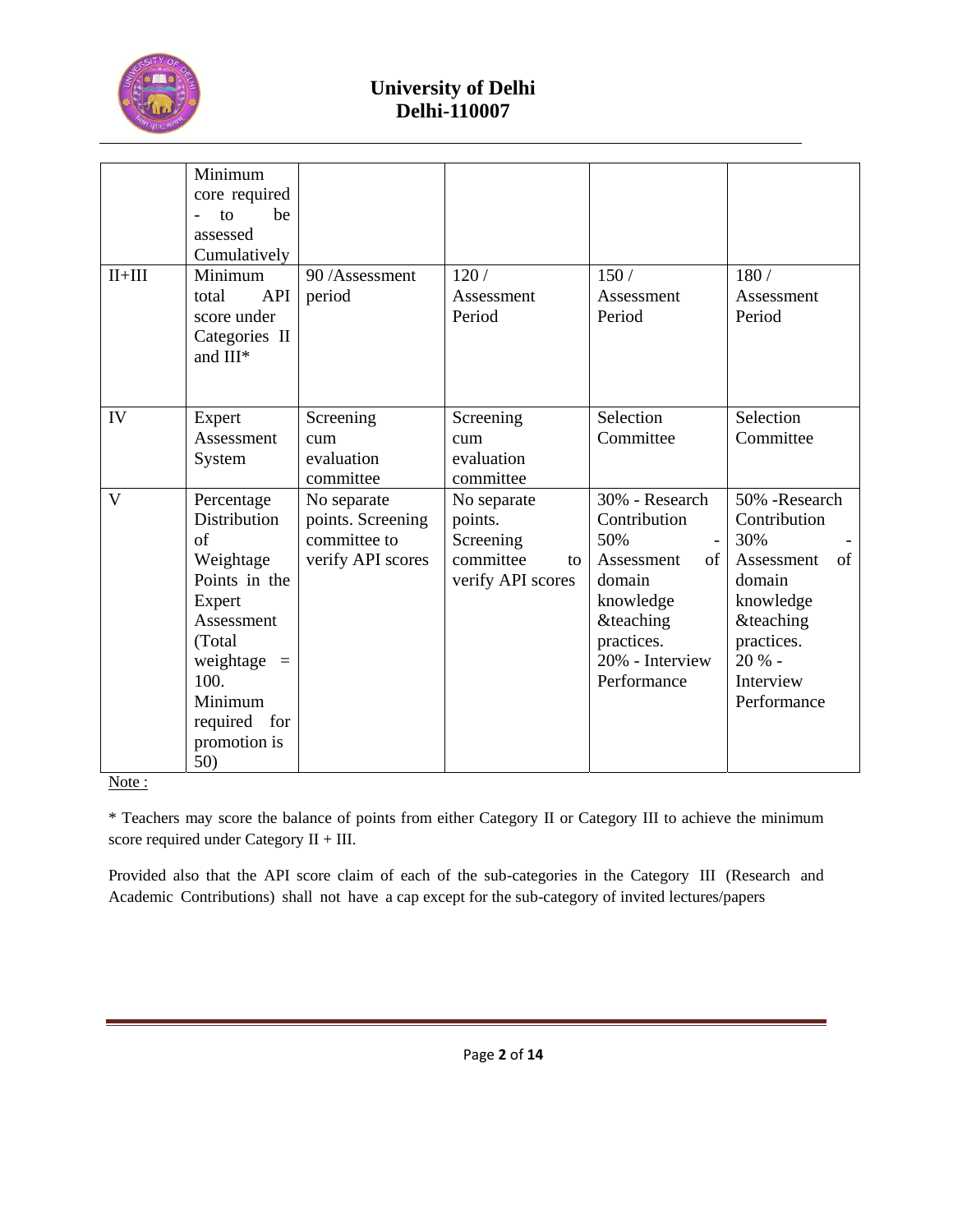

Scores for academic performance indicator for promotion under amended CAS, 2010:

### TABLE II. SCORES FOR ACADEMIC PERFORMANCE INDICATOR (APIS) IN CAREER ADVANCEMENT SCHEME (CAS) PROMOTIONS OF UNIVERSITY/COLLEGE TEACHERS

|                            | Direct Teaching Hours per week |
|----------------------------|--------------------------------|
| <b>Assistant Professor</b> | 16                             |
| <b>Associate Professor</b> | 14                             |
| Professor                  |                                |

Based on the teacher's self-assessment, API scores are proposed for (a) teaching related activities; domain knowledge; (b) participation in examination and evaluation; and (c) contribution to innovative teaching, new courses etc. The minimum API score required by teachers from this category is different for different levels of promotion. The self- assessment score should be based on objectively verifiable records. It shall be finalized by the screening cum evaluation/selection committee. Universities may detail the activities, in case institutional specificities require, adjust the weightages without changing the minimum total API scores required under this category.

| Category | of<br>Nature<br>Activity                                                                                                                                                                                              | <b>Assistant Professor</b> |                                                                 | <b>Associate Professor</b> |                                                                 | Professor     |                                                                     |
|----------|-----------------------------------------------------------------------------------------------------------------------------------------------------------------------------------------------------------------------|----------------------------|-----------------------------------------------------------------|----------------------------|-----------------------------------------------------------------|---------------|---------------------------------------------------------------------|
|          |                                                                                                                                                                                                                       | Max.<br>Score              | <b>Actual Score</b>                                             | Max.<br>Score              | Actual<br>Score                                                 | Max.<br>Score | Actual<br>Score                                                     |
|          | Direct<br>a.<br>Teaching;<br>Under<br>this<br>head,<br>in<br>appropriate<br>and<br>cases<br>subject to the<br>applicable<br>regulations,<br>considerations<br>may be given<br>to other duly<br>recognized<br>academic | 70                         | <b>Actual hours</b><br>spent per<br>Academic year<br>$\div 7.5$ | 60                         | Actual<br>hours<br>spent per<br>academic<br>year<br>$\div 7.75$ | 60            | Actual<br>hours<br>spent<br>per<br>academ<br>ic year<br>$\div 7.75$ |

### CATEGORY I: TEACHING, LEARNING AND EVALUATION RELATED ACTIVITIES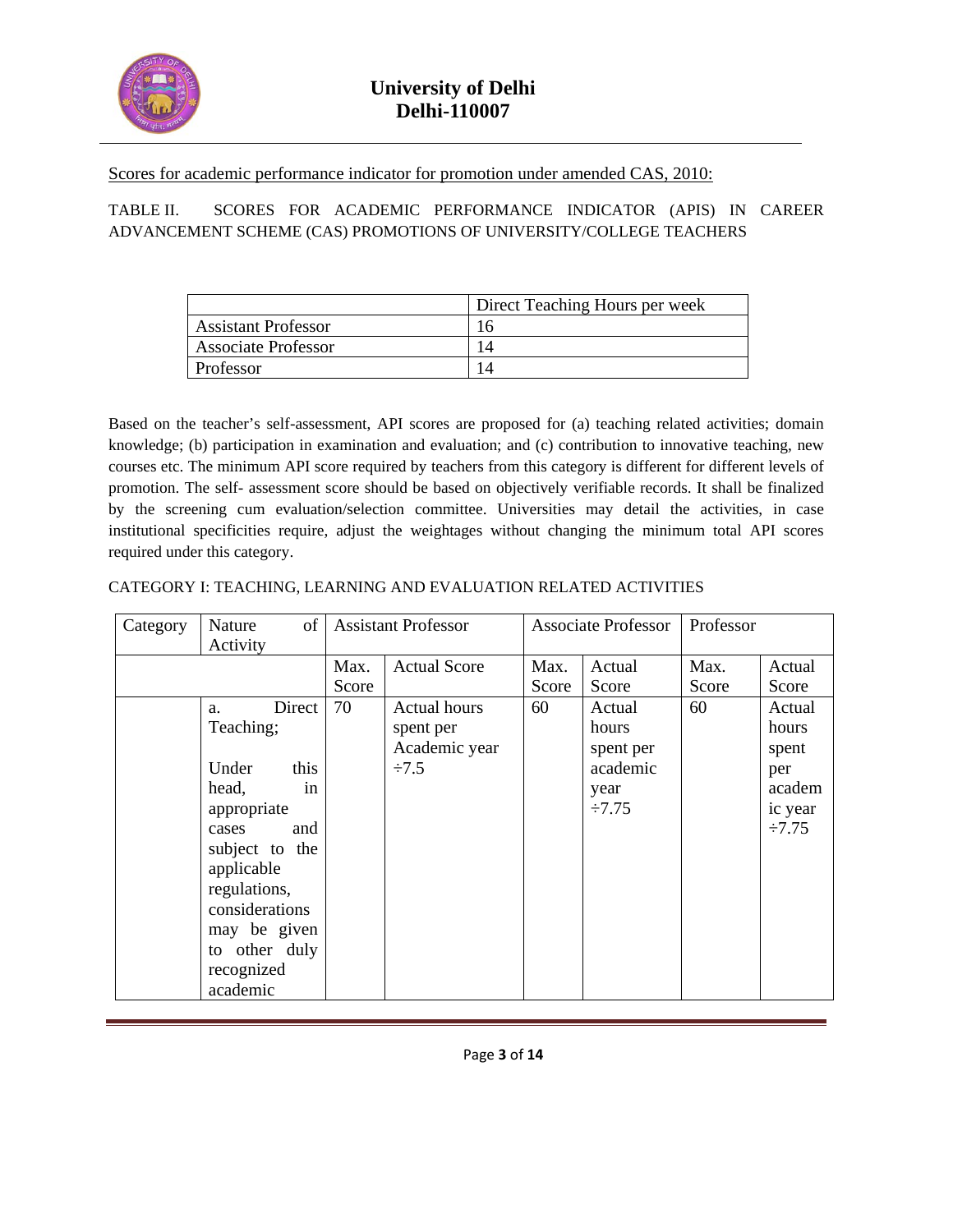

| work.                                                                                                                                                                           |    |                                                                |    |                                                               |    |                                                                   |
|---------------------------------------------------------------------------------------------------------------------------------------------------------------------------------|----|----------------------------------------------------------------|----|---------------------------------------------------------------|----|-------------------------------------------------------------------|
| b. Examination<br>duties<br>(question paper<br>setting,<br>Invigilation,<br>evaluation<br>of<br>answer scripts,<br>internal<br>assessment<br>evaluation)<br>as<br>per allotment | 20 | <b>Actual hours</b><br>spent per<br>academic year<br>$\div 10$ | 20 | Actual<br>hours<br>spent per<br>academic<br>year<br>$\div 10$ | 10 | Actual<br>hours<br>spent<br>per<br>academ<br>ic year<br>$\div 10$ |
| Innovative<br>$\mathbf{c}$ .<br>Teaching<br>learning<br>methodologies,<br>of<br>updating<br>subject<br>contents/<br>courses,<br>mentoring<br>etc.                               | 10 | <b>Actual hours</b><br>spent per<br>academic year<br>$\div 10$ | 15 | Actual<br>hours<br>spent per<br>academic<br>year<br>$\div 10$ | 20 | Actual<br>hours<br>spent<br>per<br>academ<br>ic year<br>$\div 10$ |

Note:

- 1. Direct Teaching 16/14/14 hours per week include the Lectures Tutorials/ Practicals/ Project and Research Supervision/ Field Work.
- 2. Category I scores shall be calculated and adjusted taking into consideration any leave availed which qualifies for service benefits.
- 3. In consonance with established academic and teaching traditions, and with a view to reinforcing a student-centric and caring approach the teachers are encouraged to work with students, beyond the structure of classroom teaching. Indicatively, this could entail mentoring, guiding and counseling students. In particular teachers would be the best placed to identify and address the needs of students who may be differently abled, or require assistance to improve their academic performance, or to overcome a disadvantage. There are no prescribed hours for such efforts,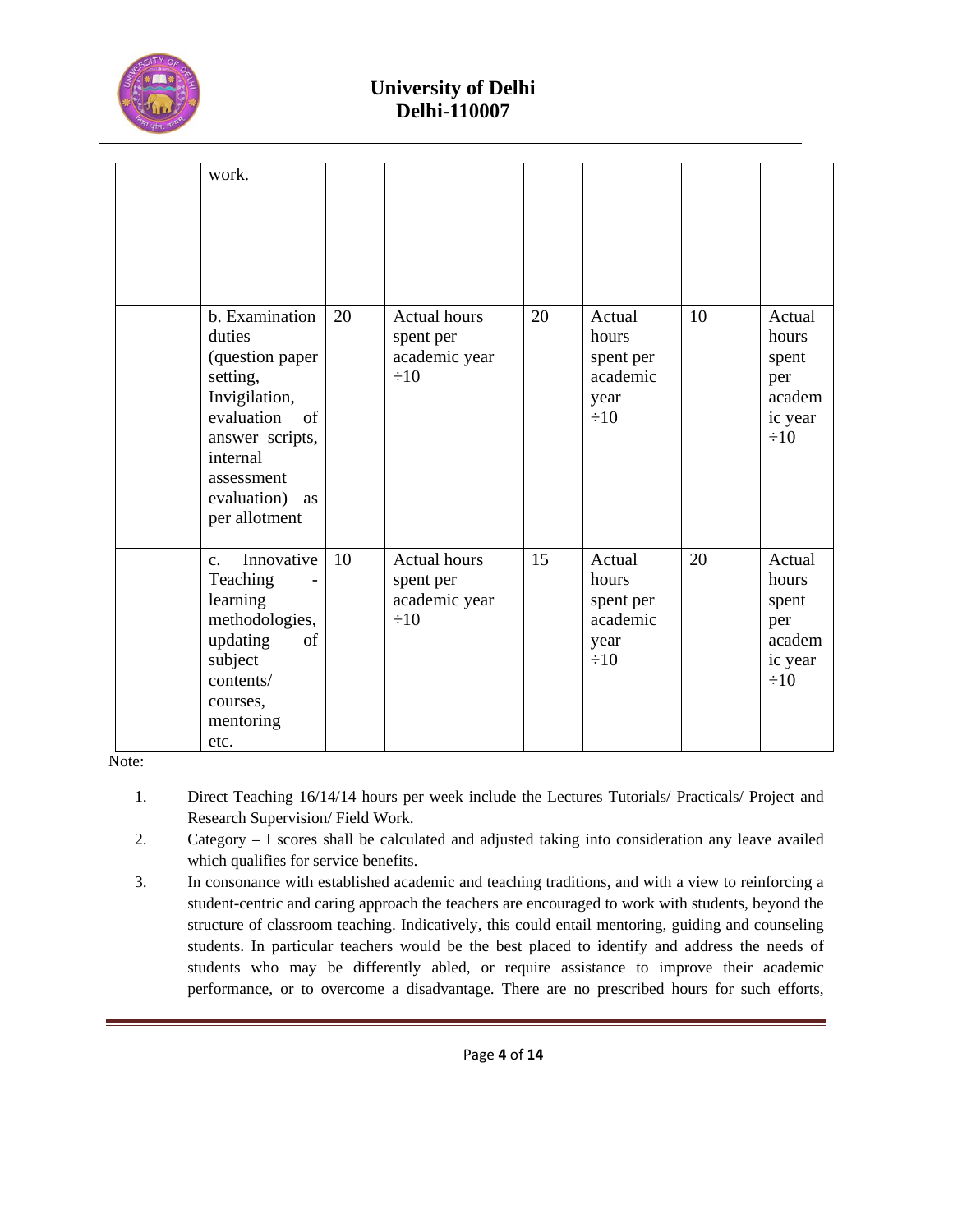

measured either in weeks or months, or in the context and calculation of the API scores, these are nevertheless important and significant activities that could be carried out by teachers.

### CATEGORY II: PROFESSIONAL DEVELOPMENT, CO-CURRICULAR AND EXTENSION **ACTIVITIES**

Based on the teacher's self-assessment, Category II API scores are proposed for Professional development, cocurricular and extension activities; and related contributions. The minimum API required by teachers for eligibility for promotion is fixed in Table II (A). A list of items and scores is given below. The self-assessment score should be based on objectively verifiable records and shall be finalized by the screening cum evaluation committee for the promotion of Assistant Professor to higher grades and selection committee for the promotion of Assistant Professor to Associate Professor and Associate Professor to Professor and for direct recruitment of Associate Professor and Professor.

The table below gives groups of activities and API scores. Universities may detail the activities or, in case institutional specificities require, adjust the weightages without changing the minimum total API score required under this category.

| Category II | Nature of Activity                                     | Maximum                | Actual score |
|-------------|--------------------------------------------------------|------------------------|--------------|
| A           | Student related co-curricular, extension and field     | <b>API</b> Score<br>15 | Actual       |
|             | based activities.                                      |                        | hours        |
|             | (i) Discipline related co-curricular activities (e.g.  |                        | spent per    |
|             | remedial classes, career counselling, study visit,     |                        | academic     |
|             | student seminar and other events.)                     |                        | year         |
|             | (ii) Other co-curricular activities (Cultural, Sports, |                        | $\div$       |
|             | NSS, NCC etc.)                                         |                        | 10           |
|             | (iii) Extension and dissemination activities (public / |                        |              |
|             | popular lectures/ talks/ seminars/ workshops/          |                        |              |
|             | conference/ symposium etc.)                            |                        |              |
| B           | Contribution to corporate life and management of       | 15                     | Actual       |
|             | the department and institution through participation   |                        | hours        |
|             | in academic and administrative committees and          |                        | spent per    |
|             | responsibilities.                                      |                        | academic     |
|             | i). Administrative responsibility (including as Dean / |                        | year         |
|             | Principal / Vice Principal/ Bursar/ Chairperson /      |                        | $\div 10$    |
|             | Convener / Teacher-in-charge/similar other duties      |                        |              |
|             | that require regular office hours for its discharge)   |                        |              |
|             | (ii). Participation in Board of Studies, Academic and  |                        |              |
|             | <b>Administrative Committees</b>                       |                        |              |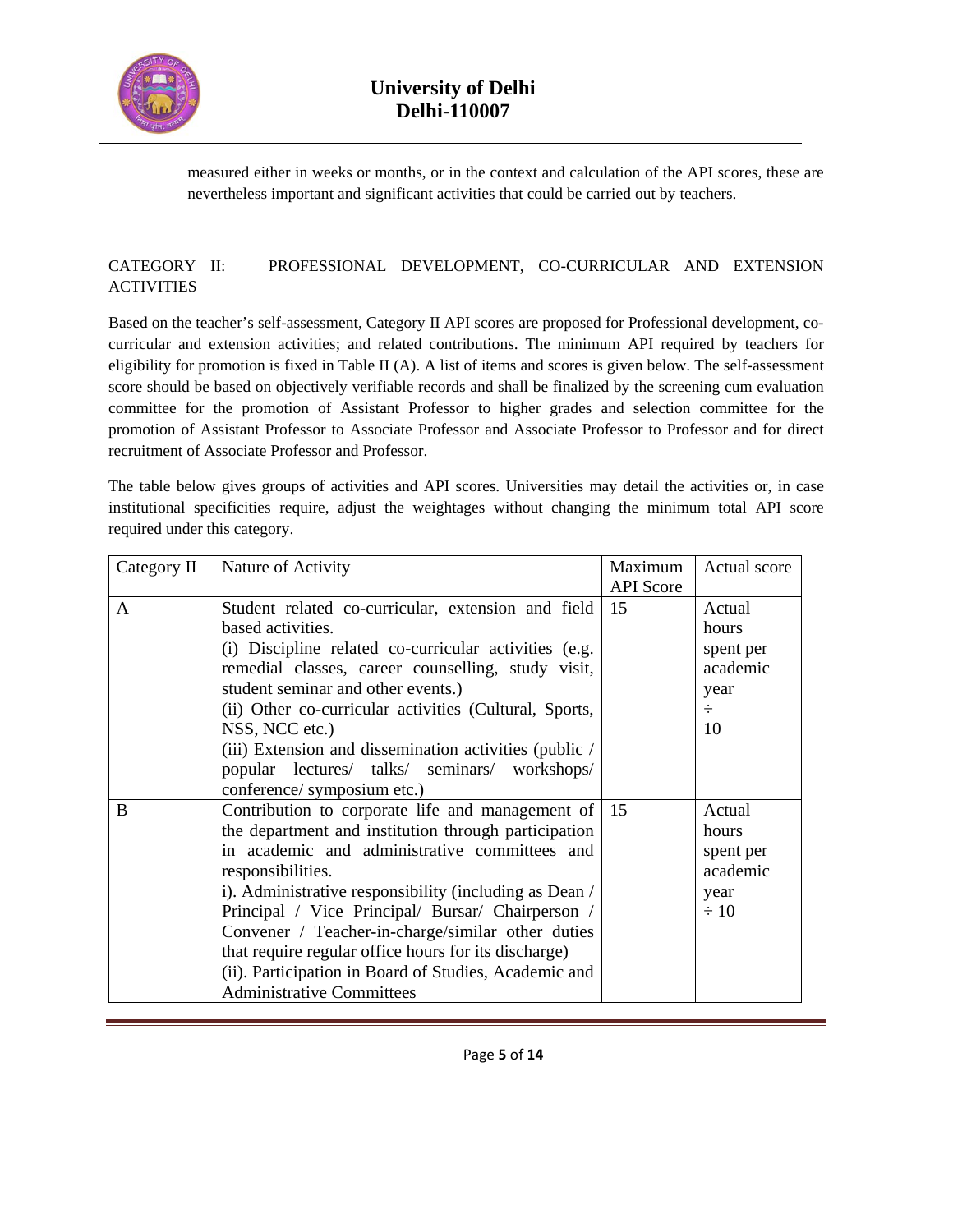

| Professional Development activities (such as 15    | Actual    |
|----------------------------------------------------|-----------|
| participation in seminars, conferences, short term | hours     |
| training courses, industrial experience, talks,    | spent per |
| lectures in Orientation/ Refresher/ Faculty        | academic  |
| development courses, dissemination and general     | year      |
| articles and any other contribution)               |           |
|                                                    |           |

Note: Category - II scores shall be calculated and adjusted taking into consideration any leave availed which qualifies for service benefits.

### CATEGORY-III: RESEARCH AND ACADEMIC CONTRIBUTIONS

Based on the teacher's self-assessment, API scores are proposed for research and academic contributions. The minimum API scores required for teachers from this category are different for different levels of promotion in universities and colleges. The self-assessment score shall be based on verifiable records and shall be finalized by the screening cum evaluation committee for the promotion of Assistant Professor to higher grades and Selection Committee for the promotion of Assistant Professor to Associate Professor and Associate Professor to Professor and for direct recruitment of Associate Professor and Professor.

| Category | Activity       | Faculty<br>and                             | Faculties and departments  | Maximum           |
|----------|----------------|--------------------------------------------|----------------------------|-------------------|
|          |                | of<br>departments                          | of Languages/ Humanities/  | score for         |
|          |                | Sciences/ Engineering/                     | Social Sciences/<br>Arts/  | University/       |
|          |                | Agriculture/ Medical                       | Library/<br>Physical       | College           |
|          |                | /Veterinary Sciences                       | education/<br>Management/  | teacher*          |
|          |                |                                            | Education/Law              |                   |
| III(A)   | Research       | Refereed Journals as                       | Refereed<br>Journals<br>as | 25<br>per         |
|          | Papers         | notified by the UGC#                       | notified by the UGC#       | Publication       |
|          | published in:  | Other Reputed Journals                     | Other Reputed Journals as  | 10<br>per         |
|          |                | notified by<br>the<br><b>as</b>            | notified                   | Publication       |
|          |                | UGC#                                       | by the UGC#                |                   |
| III(B)   | Publications   | Text/Reference, Books                      | Text/ Reference Books,     | 30<br>per         |
|          | other<br>than  | published<br>by                            | published by International | Book for          |
|          | journal        | International                              | Publishers**, with ISBN/   | Single            |
|          | articles       | Publishers**,<br>with                      | ISSN number as approved    | Author;           |
|          | (books,        | ISBN/ ISSN number as                       | by the University<br>and   | 15 <sub>per</sub> |
|          | chapters in    | by<br>approved<br>the                      | posted on its website.     | Edited/           |
|          | books)         | University and posted                      | For the above purpose:     | Translated        |
|          | For faculty of | on its website.                            | only books with ISBN no.   | for<br>book       |
|          | Music<br>and   | For the above purpose: will be considered. |                            | Single            |
|          | Fine Arts:     | only books with ISBN                       |                            | Editor/Tra        |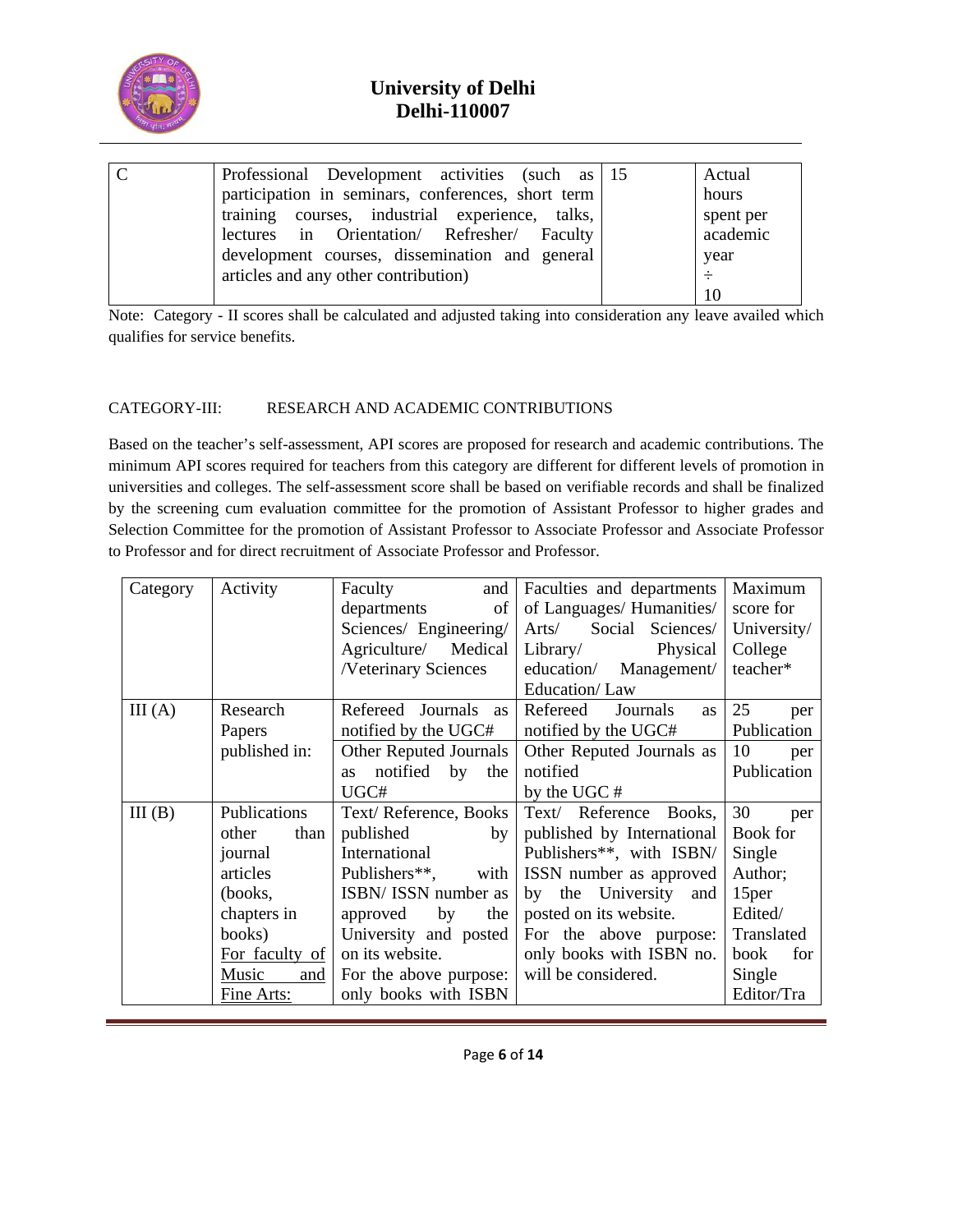

|             | In appropriate                                                                                                                                 | no. will be considered.                                                                                                                                                                                                                                                                                                                                   |                                                                                                                                                                                                                                                                                                | nslator                                                                                                                                  |
|-------------|------------------------------------------------------------------------------------------------------------------------------------------------|-----------------------------------------------------------------------------------------------------------------------------------------------------------------------------------------------------------------------------------------------------------------------------------------------------------------------------------------------------------|------------------------------------------------------------------------------------------------------------------------------------------------------------------------------------------------------------------------------------------------------------------------------------------------|------------------------------------------------------------------------------------------------------------------------------------------|
| cases<br>of | and<br>subject to the<br>applicable<br>regulations,<br>consideration<br>may be given<br>to other forms<br>duly<br>recognized<br>research work. | Subject<br>Books,<br>published by National<br>level<br>publishers**,<br>ISBN/<br>with<br><b>ISSN</b><br>number<br>State/<br><b>or</b><br>Central<br>Govt.<br>Publications<br>as<br>approved<br>by<br>the<br>University and posted<br>on its website.<br>For the above purpose:<br>only books with ISBN<br>no. will be considered.                         | Subject Books, published<br>by<br>National<br>level<br>publishers**, with ISBN/<br>ISSN number or State/<br>Central Govt. Publications<br>approved<br>by<br>the<br>as<br>University and posted on<br>its website.<br>For the above purpose:<br>only books with ISBN no.<br>will be considered. | 20<br>per<br><b>Book</b><br>for<br>Single<br>Author;<br>10per<br>Edited/<br>Translated<br>book<br>for<br>Single<br>Editor/Tra<br>nslator |
|             |                                                                                                                                                | Subject<br>Books,<br>Other<br>published<br>by<br>publishers**,<br>local<br>ISBN/<br>with<br><b>ISSN</b><br>number as approved by<br>University<br>the<br>and<br>posted on its website.<br>For the above purpose:<br>only books with ISBN<br>no. will be considered.                                                                                       | Subject Books, published<br>by<br>Other<br>local<br>publishers**, with ISBN/<br>ISSN number as approved<br>by the University<br>and<br>posted on its website.<br>For the above purpose:<br>only books with ISBN no.<br>will be considered.                                                     | 15<br>per<br>for<br><b>Book</b><br>Single<br>Author;<br>05per<br>Edited/<br>Translated<br>book<br>for<br>Single<br>Editor/Tra<br>nslator |
|             |                                                                                                                                                | Books/<br>in<br>Chapters<br>Full<br>Paper<br>in<br>Conference<br>Proceedings. published<br>National**<br>by<br>and<br>International**<br>level<br>publishers, with ISBN/<br><b>ISSN</b><br>number<br>as<br>by<br>the<br>approved<br>University and posted<br>on its website.<br>For the above purpose:<br>only books with ISBN<br>no. will be considered. | in<br>Books,<br>Chapters<br>published by National and<br>International<br>level<br>publishers**, with ISBN<br>/ISSN number as approved<br>by the University<br>and<br>posted on its website.<br>For the above purpose:<br>only books with ISBN no.<br>will be considered.                      | Internatio-<br>$-10$<br>-nal<br>per<br>Chapter<br>National<br>5<br>per<br>Chapter                                                        |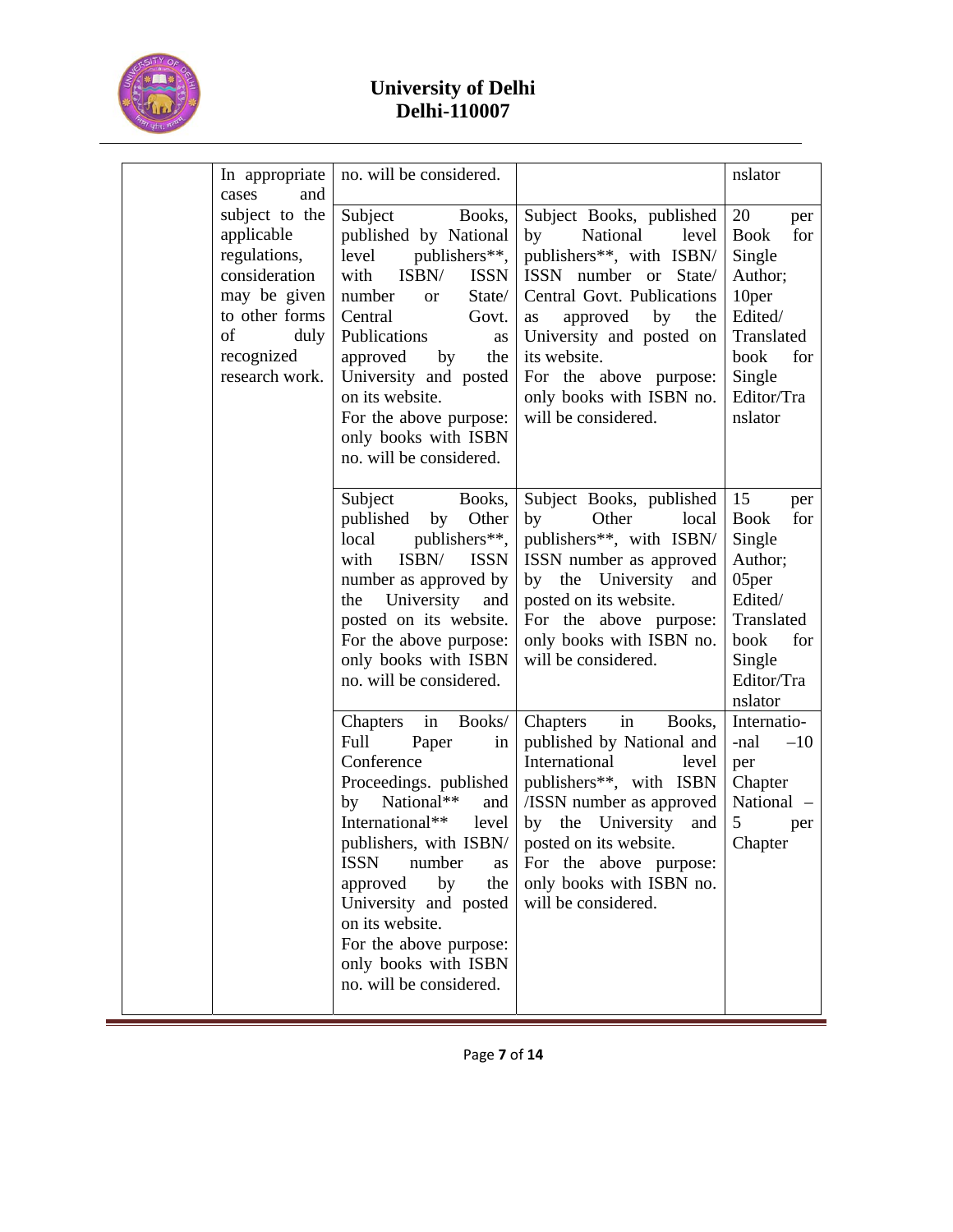

| III(C)                                                                                                                     | <b>RESEARCH PROJECTS</b>                                                                                                                                                                                                       |                                                                                                                                    |                                                                                                                                                      |                                                                                                                                                                       |  |  |  |  |
|----------------------------------------------------------------------------------------------------------------------------|--------------------------------------------------------------------------------------------------------------------------------------------------------------------------------------------------------------------------------|------------------------------------------------------------------------------------------------------------------------------------|------------------------------------------------------------------------------------------------------------------------------------------------------|-----------------------------------------------------------------------------------------------------------------------------------------------------------------------|--|--|--|--|
| III (C)<br>Sponsored<br>Projects;<br>(i)<br>For faculty of<br>Music<br>and<br>Fine Arts:<br>In appropriate<br>cases<br>and | Major Projects<br>(a)<br>with grants above Rs.<br>30 lakhs<br>Major Projects<br>(b)<br>with grants above Rs.<br>5 lakhs up to Rs.<br>30lakhs                                                                                   | Major<br>Projects<br>with<br>grants above Rs. 5 lakhs<br>Major<br>Projects<br>with<br>grants above Rs. 3 lakhs<br>up to Rs. 51akhs | 20 per Project<br>for PI and 10<br>for Co-PI<br>15 per Project<br>for PI and 08<br>for Co-PI                                                         |                                                                                                                                                                       |  |  |  |  |
|                                                                                                                            | subject to the<br>applicable<br>regulations,<br>consideration<br>may be given<br>to other forms<br>of<br>duly<br>recognized<br>research<br>projects<br>and<br>musical<br>production for<br>duly<br>recognized<br>institutions. | (c) Minor Projects<br>with grants above Rs.<br>1 lakh up to Rs. 5<br>Lakhs                                                         | Projects<br>with<br>Minor<br>grants above Rs. 1 lakh<br>up to Rs. 31akhs                                                                             | 10 per Project<br>for PI and 05<br>for Co-PI                                                                                                                          |  |  |  |  |
| III(C)<br>(ii)                                                                                                             | Consultancy<br>Projects                                                                                                                                                                                                        | mobilized<br>Amount<br>with a<br>of $Rs.10$<br>minimum<br>lakhs                                                                    | Amount mobilized with<br>a minimum of Rs. 2<br>lakhs                                                                                                 | 10<br>for<br>every<br>Rs.10 lakhs<br>and Rs.2 lakhs,<br>respectively for<br>the<br>two<br>categories                                                                  |  |  |  |  |
| III(C)<br>(iii)                                                                                                            | Projects<br>Outcome /<br>Outputs                                                                                                                                                                                               | Patent / Technology<br>transfer /<br>Product / Process                                                                             | Major Policy document<br>prepared<br>for<br>international bodies like<br>WHO/UNO/UNESCO/<br>UNICEF etc. Central /<br><b>State Govt./Local Bodies</b> | 30<br>for<br>each<br>International<br>/20<br>for<br>each<br>national<br>level<br>output<br>or<br>patent.<br>Major<br>policy<br>document of<br>International<br>bodies |  |  |  |  |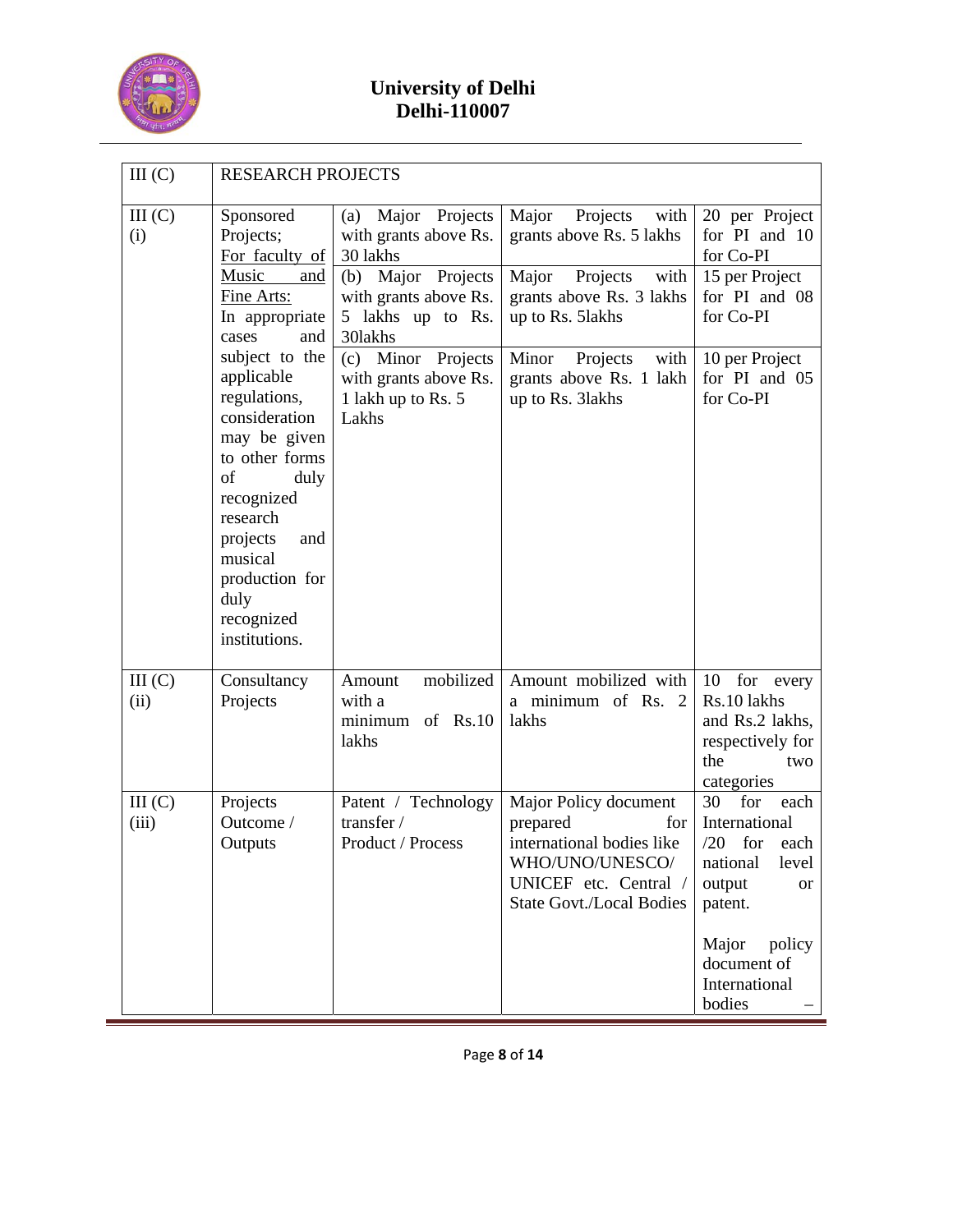

| III(D)<br>III(D)(i) | <b>RESEARCH GUIDANCE</b><br>M.Phil./ LLM                                                                                                                     |                                 | Degree awarded                                                                                                                |           | Degree awarded                                                                                                                                                               | $-5$ | 30Central<br>Government -<br>20, State Govt.-<br>10Local bodies<br>5<br>per                                |
|---------------------|--------------------------------------------------------------------------------------------------------------------------------------------------------------|---------------------------------|-------------------------------------------------------------------------------------------------------------------------------|-----------|------------------------------------------------------------------------------------------------------------------------------------------------------------------------------|------|------------------------------------------------------------------------------------------------------------|
| III(D)<br>(ii)      | Ph.D.                                                                                                                                                        | Degree                          | awarded<br>Thesis submitted                                                                                                   | Submitted | Degree awarded / Thesis                                                                                                                                                      |      | candidate<br>15/10<br>per<br>candidate                                                                     |
| <b>III E</b>        | refresher/orientation/FDP                                                                                                                                    |                                 |                                                                                                                               |           | Fellowships, Awards and Invited lectures delivered in conferences/seminars/                                                                                                  |      |                                                                                                            |
| III(E)<br>(i)       | Fellowships/Awards                                                                                                                                           |                                 | International<br>Award/Fellowship<br>from academic bodies<br>National<br>Award/Fellowship<br>from academic bodies<br>National |           | International<br>Award/ Fellowship<br>academic<br>from<br>bodies/associations<br>National<br>Award/Fellowship<br>Academic<br>from<br>bodies/associations<br>State/University |      | 15<br>per<br>Award / 15<br>Per<br>Fellowship<br>10<br>per<br>Award / 10<br>per<br>Fellowship<br>5<br>Per   |
|                     |                                                                                                                                                              |                                 | Award/Fellowship<br>from academic bodies                                                                                      |           | level Award from<br>academic<br>bodies/associations                                                                                                                          |      | Award                                                                                                      |
| III(E)<br>(ii)      | Invited<br>Lecture/papers<br>presented;<br>For Faculty of Music<br>and Fine Arts for:<br>In appropriate cases<br>and subject to the                          |                                 | International<br><b>National Level</b>                                                                                        |           | International<br><b>National Level</b>                                                                                                                                       |      | $\overline{7}$<br>per<br>/5<br>lecture<br>per paper<br>Presented<br>5<br>per<br>/3<br>lecture<br>per paper |
|                     | applicable<br>regulations,<br>consideration<br>be given to<br>forms<br>of<br>recognized<br>lectures/performance<br>s/ music concerts at<br>different levels. | may<br>other<br>duly<br>invited | State/University level                                                                                                        |           | State/University<br>level                                                                                                                                                    |      | Presented<br>3per<br>lecture<br>$\sqrt{2}$<br>per paper<br>Presented                                       |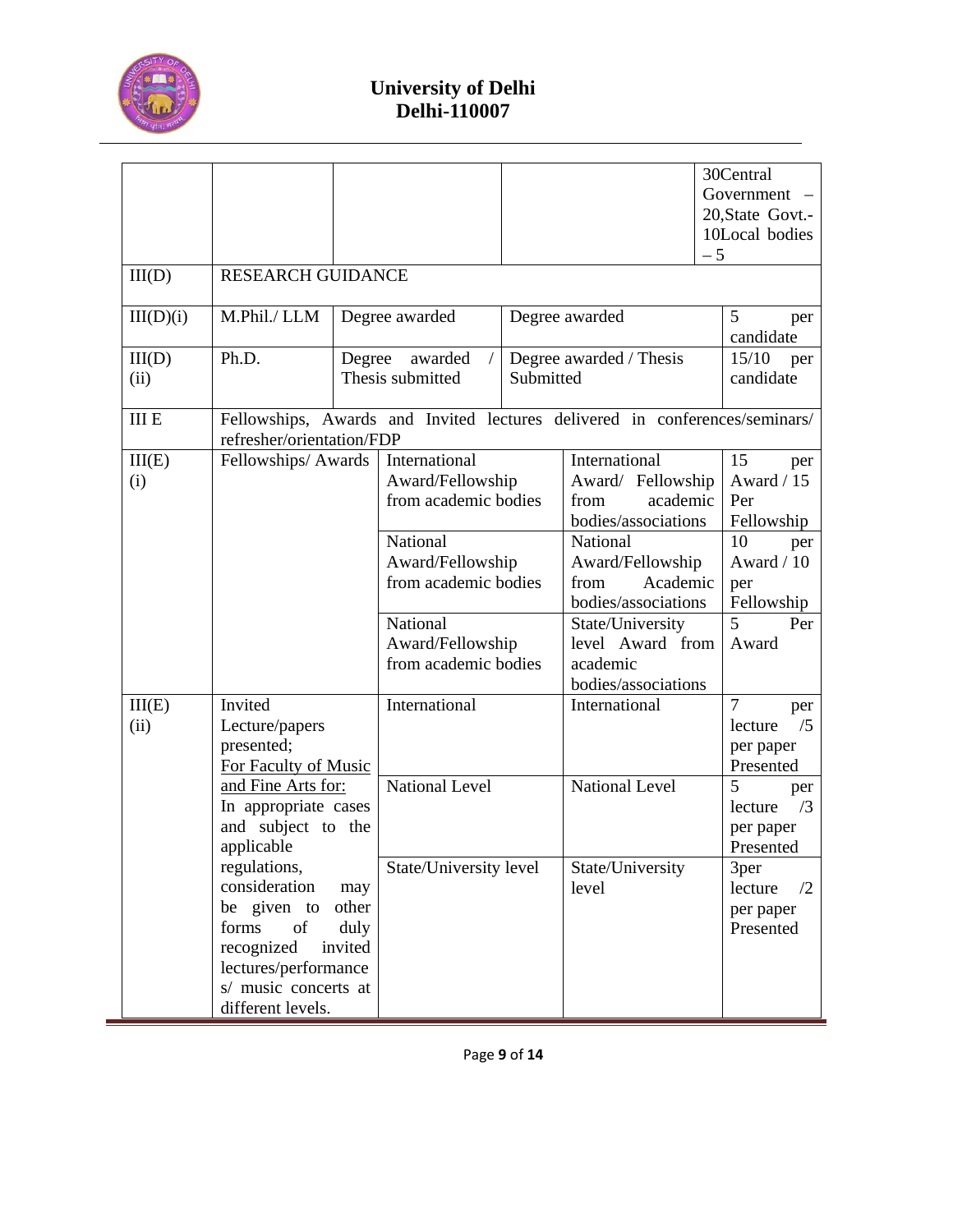

|        | of<br>Deptt.<br>For<br><b>Physical Education:</b><br>In appropriate cases<br>and subject to the<br>applicable<br>regulations,<br>consideration<br>may<br>be given to other<br>forms of<br>duly<br>recognized<br>in<br>assignments<br>sports. |                     |  |  |  |  |
|--------|----------------------------------------------------------------------------------------------------------------------------------------------------------------------------------------------------------------------------------------------|---------------------|--|--|--|--|
|        | The score under this sub-category shall be restricted to 20% of the minimum fixed<br>for Category III for any assessment period                                                                                                              |                     |  |  |  |  |
| III(F) | Development of e-learning delivery process/material                                                                                                                                                                                          | 10<br>per<br>module |  |  |  |  |

Note:

\* Wherever relevant to any specific discipline, the API score for paper in refereed journal would be augmented as follows: (i) paper with impact factor less than 1 - by 5 points; (ii) papers with impact factor between 1 and 2 by 10 points; (iii) papers with impact factor between 2 and 5 by 15 points; (iv) papers with impact factor between 5 and 10 by 20points: (v) papers with impact factor above 10 by 25 points. The API for joint publications shall be calculated in the following manner: Of the total score for the relevant category of publication by the concerned teacher, the First and Principal / corresponding author /supervisor / mentor would share equally 70% of the total points and the remaining 30% would be shared equally by all other authors.

# The University shall identify the journals subject-wise through subject expert committees and forward their recommendations to UGC in the format prescribed by UGC for approval of the UGC Standing Committee. The journals approved from this list, by the UGC Standing Committee, shall be included in the "List of Journals" notified by the UGC. The UGC Standing Committee shall give its recommendations within 60 working days of the receipt of the list from the University. The UGC Standing Committee may also, suo-moto, recommend journals for inclusion in the "List of Journals".

\*\*\* The level of publisher shall be decided on the following principle, the applicant is required to ensure the adherence to the same while claiming API score for the respective publication:

 **A).(i) International Publication:** A Book published by the applicant from a publisher in a country other than India.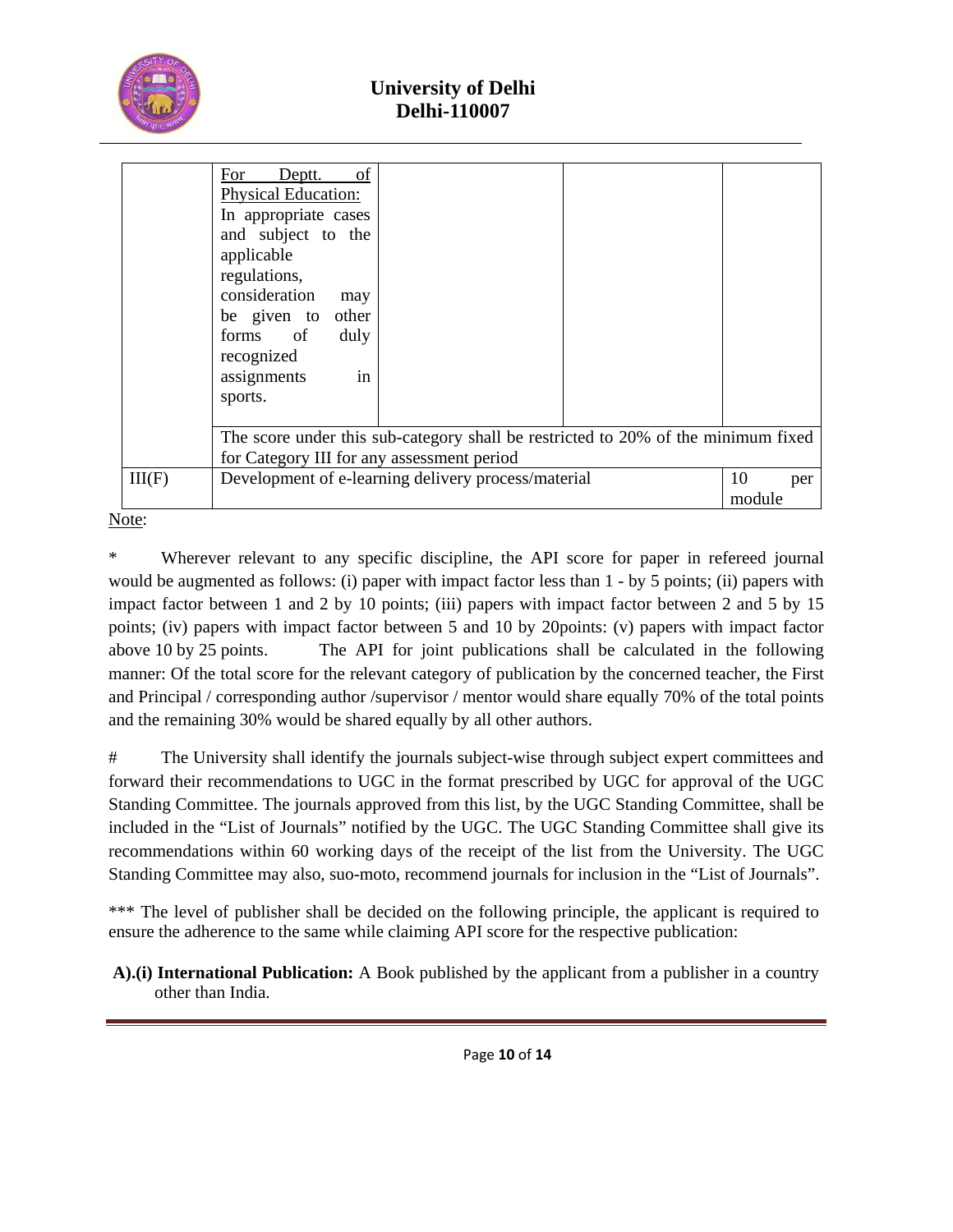

- **(ii) International Publication:** A Book published by the applicant from a publisher having 'Registered Office' in India and also at least in one other country.
- **B). National Publication:** A Book published by the applicant from a publisher having 'Registered Office' in at least two distinct cities of India.
- **C). Local Publication:** A book published by the applicant from a publisher having 'Registered Office' only in one city in India.

#### \*\*\*\*\*\*\*\*\*\*\*\*\*\*

### **Only composition or musical production for following Companies/Institutions shall be considered for grant of API score for Faculty/department of Music:**

- 1. Sangeet Natak Akademi, New Delhi
- 2. Madras Music Academy, Chennai
- 3. Prasar Bharti (A.I.R./Doordarshan)
- 4. Sony Music, Mumbai
- 5. H.M.V. Kolkata
- 6. Sagarika, Kolkata
- 7. Rhythm House, Mumbai
- 8. Music Today, Mumbai/ Delhi
- 9. Mystica House, Delhi
- 10. T. Series, Delhi
- 11. Bihaan Music, Kolkata, W.B.
- 12. Navras Records
- 13. Saregama India Ltd.
- 14. Lahari, Bangalore
- 15. Sargam Music, Bangalore
- 16. Alurkar Music, Pune
- 17. Sangita Music, Kolkata
- 18. Pragna, Kolkata
- 19. Geetanjali, Kolkata
- 20. Sangeeta, Chennai
- 21. Murugan, Chennai
- 22. Satyam Audios, Cochin
- 23. Manorama Music, Cochin
- 24. MC Audios, Cochin
- 25. East Coast, Cochin
- 26. E.M.I. Records, Chennai/ Kolkata
- 27. Echo Music, Chennai
- 28. A.V.M., Chennai
- 29. GIRI, Chennai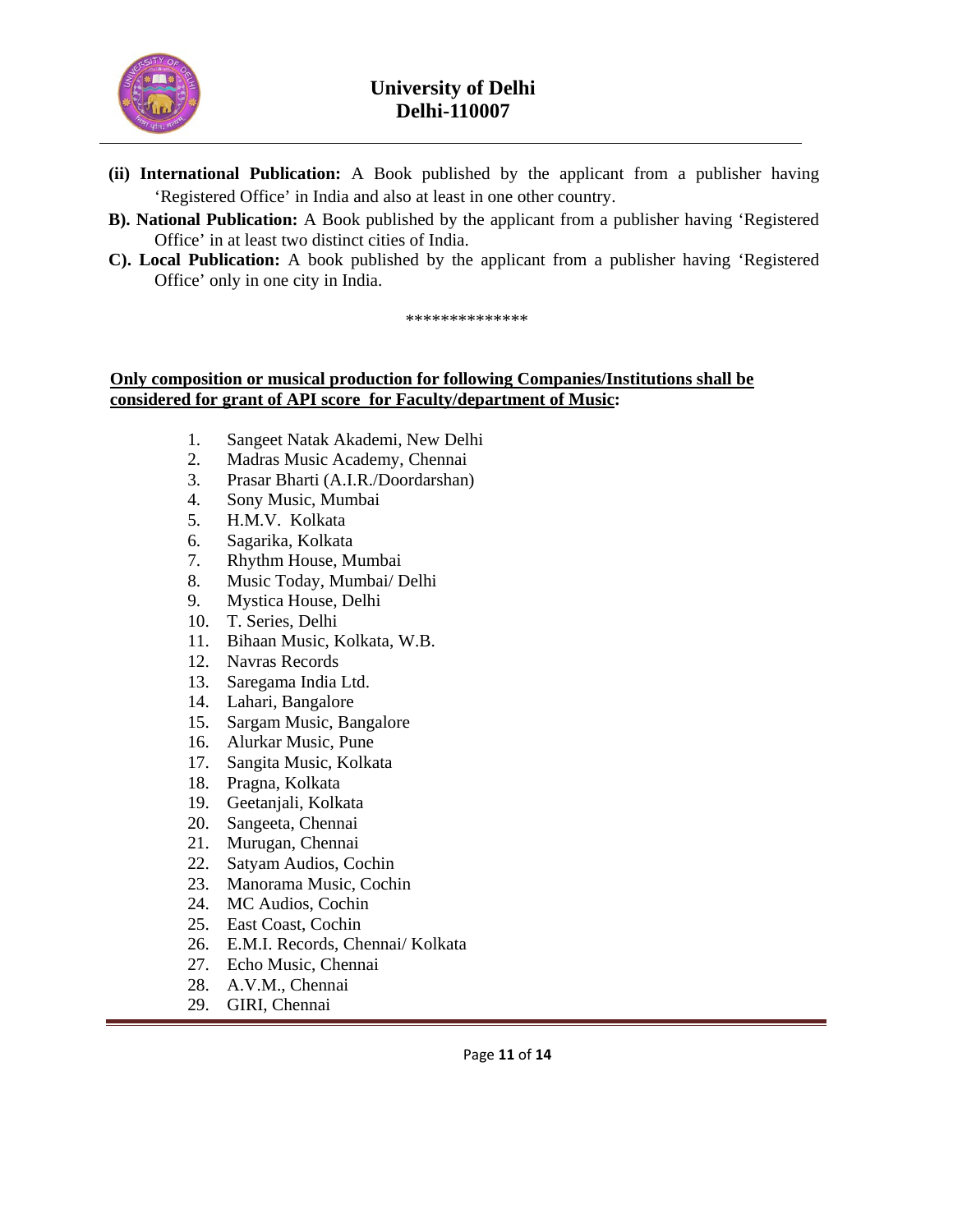

- 30. Sruthi Laya, Chennai
- 31. Sri, Chennai
- 32. Surangam, Chennai
- 33. Parag CDs and Cassettes, Patna
- 34. Sawariya CDs andf Cassettes, Patna
- 35. Chanda CDs and Cassettes, Delhi
- 36. B. Series, Patna
- 37. Swar Anant Music Pvt. Ltd., Delhi
- 38. M.L.B. Surtaal Pvt. Ltd., Delhi
- 39. R P Studio Mangal Dhwani –New Delhi

REGISTRAR

Minimum academic performance and service requirements for promotion of teachers:

| Table III.                                                   |  |  |  |  |  | MINIMUM ACADEMIC PERFORMANCE AND SERVICE REQUIREMENTS FOR |  |
|--------------------------------------------------------------|--|--|--|--|--|-----------------------------------------------------------|--|
| PROMOTION OF TEACHERS IN UNIVERSITY DEPARTMENTS AND COLLEGES |  |  |  |  |  |                                                           |  |

| S.No.          | Promotion<br>of   | Service requirement            | Minimum Academic Performance     |
|----------------|-------------------|--------------------------------|----------------------------------|
|                | Teachers through  |                                | Requirements and<br>Screening/   |
|                | CAS               |                                | <b>Selection Criteria</b>        |
| $\mathbf{1}$   | Assistant         | Assistant Professor in Stage 1 | (i) Minimum cumulative API       |
|                | Professor/        | and completed four years of    | using PBAS<br>scores<br>scoring  |
|                | Equivalent cadres | service with Ph.D. or five     | proforma<br>developed by<br>the  |
|                | from Stage 1 to   | years of service who are with  | University as per the norms      |
|                | Stage 2           | M.Phil / PG Degree in          | provided in Annexure I and II.   |
|                |                   | Professional Courses such as   |                                  |
|                |                   | M.Tech, M.V.Sc.,<br>LLM,       | (ii) One Orientation and one     |
|                |                   | M.P.Ed., M.D., or six years    | Refresher/Research Methodology   |
|                |                   | of service who are without     | Course of 2/3 weeks duration.    |
|                |                   | Ph.D/ M.Phil / PG Degree in    |                                  |
|                |                   | Professional courses           | (iii) Screening cum Verification |
|                |                   |                                | for recommending<br>process      |
|                |                   |                                | promotion.                       |
| $\overline{2}$ | Assistant         | Professor<br>Assistant<br>with | (i) Minimum cumulative API       |
|                | Professor/        | completed service of five      | scores using the PBAS scoring    |
|                | Equivalent cadres | years in Stage 2               | proforma developed by University |
|                | from Stage 2 to   |                                | as per the norms provided in     |
|                | Stage 3           |                                | Annexure I and II.               |
|                |                   |                                |                                  |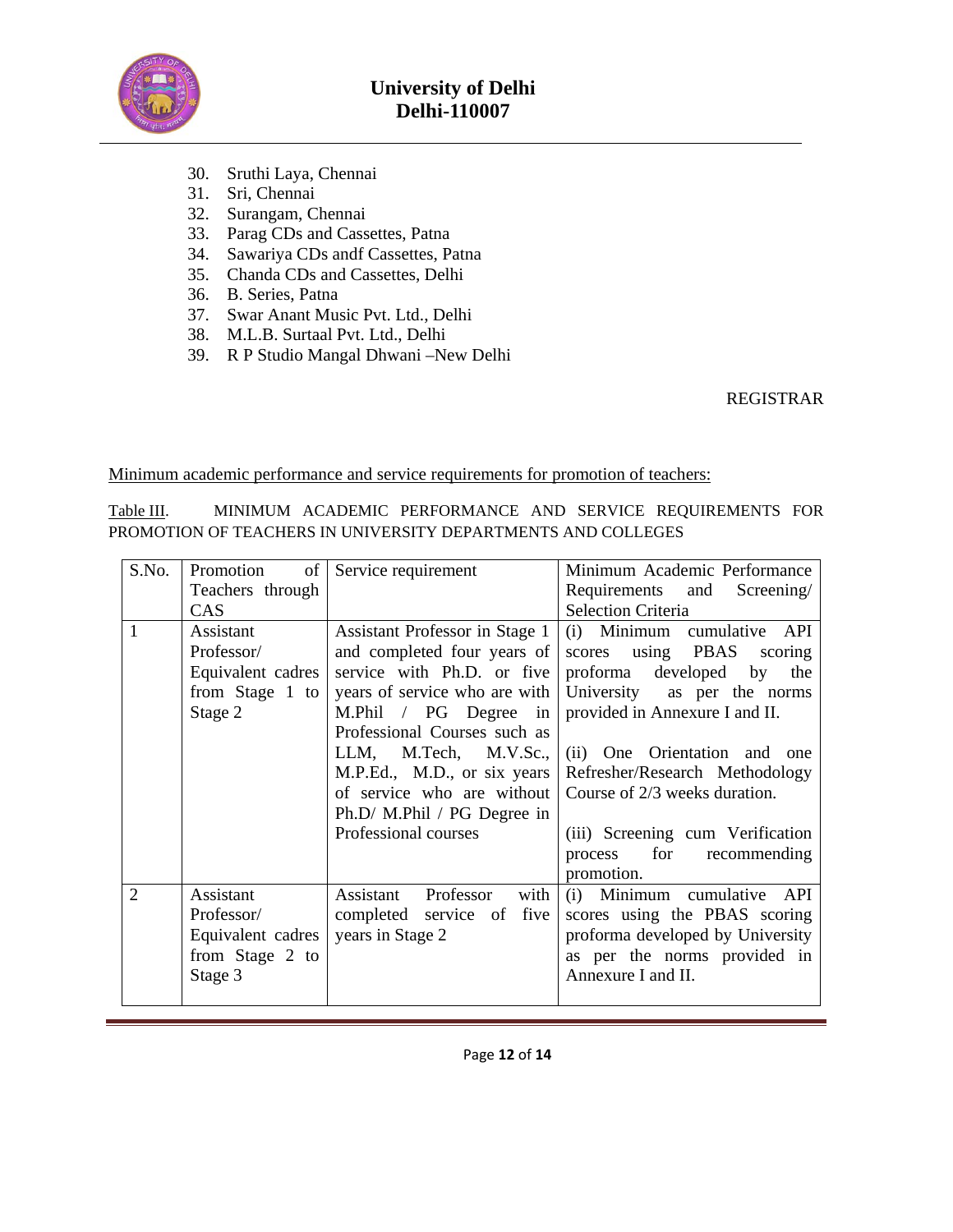

|   |                                                                            |                                                                                       | (ii) One course / programme from<br>among the categories of refresher<br>courses, methodology workshops,<br>Training,<br>Teaching-Learning-<br>Evaluation<br>Technology<br>Programmes,<br>Soft<br><b>Skills</b><br>development<br>Programmes<br>and<br><b>Faculty Development Programmes</b><br>of 2/3 week duration.<br>(iii) Screening cum Verification                                                                                                                                                                                                                                                                                                                                      |
|---|----------------------------------------------------------------------------|---------------------------------------------------------------------------------------|------------------------------------------------------------------------------------------------------------------------------------------------------------------------------------------------------------------------------------------------------------------------------------------------------------------------------------------------------------------------------------------------------------------------------------------------------------------------------------------------------------------------------------------------------------------------------------------------------------------------------------------------------------------------------------------------|
|   |                                                                            |                                                                                       | process for recommending<br>promotion.                                                                                                                                                                                                                                                                                                                                                                                                                                                                                                                                                                                                                                                         |
| 3 | Assistant<br>Professor (Stage<br>3) to Associate<br>Professor (Stage<br>4) | Professors<br>Assistant<br>with<br>three years of<br>completed<br>service in Stage 3. | (i) Minimum cumulative API<br>scores using the PBAS scoring<br>proforma<br>developed<br>by<br>the<br>University<br>as per the norms<br>provided in Annexure I and II.<br>(ii) At least three publications in<br>the entire period as Assistant<br>Professor<br>(twelve<br>years).<br>However, in the case of College<br>teachers, an exemption of one<br>publication may be given to M.<br>Phil. holders and an exemption of<br>two publications may be given to<br>Ph. D. holders.<br>(iii) One course / programme from<br>the<br>of<br>among<br>categories<br>methodology<br>workshops,<br>Training, Teaching-Learning -<br>Evaluation<br>Technology<br>Soft<br><b>Skills</b><br>Programmes, |
|   |                                                                            |                                                                                       | and<br>development<br>Programmes<br><b>Faculty Development Programmes</b><br>of minimum one week duration.<br>(iv) A selection committee process<br>as stipulated in the regulation and<br>in Tables I.a. of Annexure I.                                                                                                                                                                                                                                                                                                                                                                                                                                                                       |